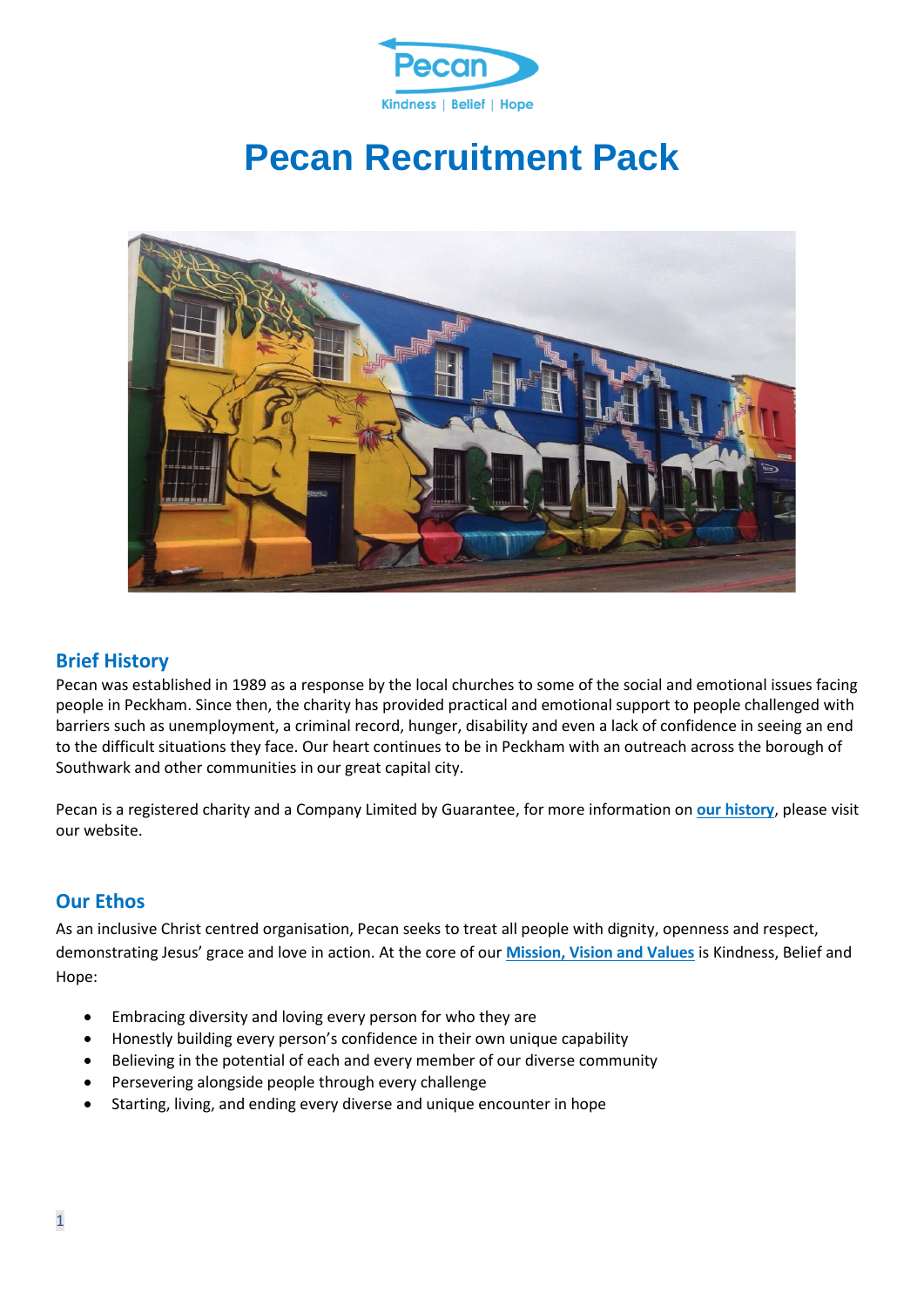

#### **Services**

We currently have 40+ members of staff that work across our different teams and projects:

- **[Employment Support](https://www.pecan.org.uk/employment-support/)**; We currently deliver five contracted programmes that support up to 1,000 people in their journey to employment. The team runs various in-house trainings and workshops and work with external partners to deliver qualifications such as SIA or First Aid.
- **[HOurBank](https://www.pecan.org.uk/hourbank/)**; We promote community-building and reduce isolation through skill sharing. HOurBank members (individuals and organisations) can engage in one-to-one or group skill swaps through time banking and take part in regular activities such as creative writing or gardening groups. HOurBank also hosts regular community cafés around the borough, including one of our foodbank sessions.
- **[Women's](https://www.pecan.org.uk/womens-services/) Services**; The Southwark and Lewisham Women's Hubs offer safe, welcoming, one-stop-shop support for those affected by the criminal justice system, and for local women seeking support, information, and community. The service provides gender-specific and trauma-informed support, helping to equip women with the tools and resources they need in a relaxed and welcoming space. The service offers one-toone advocacy support, group activities and training workshops.
- **[Peckham Pantry](https://www.pecan.org.uk/peckham-pantry/)**; This is a social supermarket which was piloted in 2019 one day a week and expanded to 6 days a week in 2020, during the pandemic. Members of the pantry pay £4.50 per visit which enables them to shop for around £15 worth of food including fresh meat, fruit and veg and store cupboard favourites. It is expected that the Pantry will reduce childhood obesity in Southwark through increased access to affordable healthy food.
- **[Foodbank](https://www.pecan.org.uk/southwark-foodbank/)**; This project operates 5 days a week across Southwark to provide food in times of financial crisis. The core aim to help people to manage their way out of their situation through creating a friendly, welcoming place that offers free advice and signposting to other relevant support services. Working with the community, we help our service users tackle long-term issues, as well as the immediate crisis that led them to us. The project works within the local community to receive donations of time, food and finance from the general public, churches, mosques, schools and businesses without whom we could not serve the community.
- Central Services; We cover various areas that factor into the operations of the organisation. These areas include Finance, Fundraising, Governance, Human Resources, Marketing, Office Coordination, Reception and Wellbeing.

We are governed by our **[board of trustees](https://www.pecan.org.uk/meet-the-trustees/)** currently consisting of 9 members, and we also have around 100 volunteers who support our projects over the year.

Please visit our **[website](https://www.pecan.org.uk/)** for more details on our **[team members](https://www.pecan.org.uk/meet-the-team/)** and services.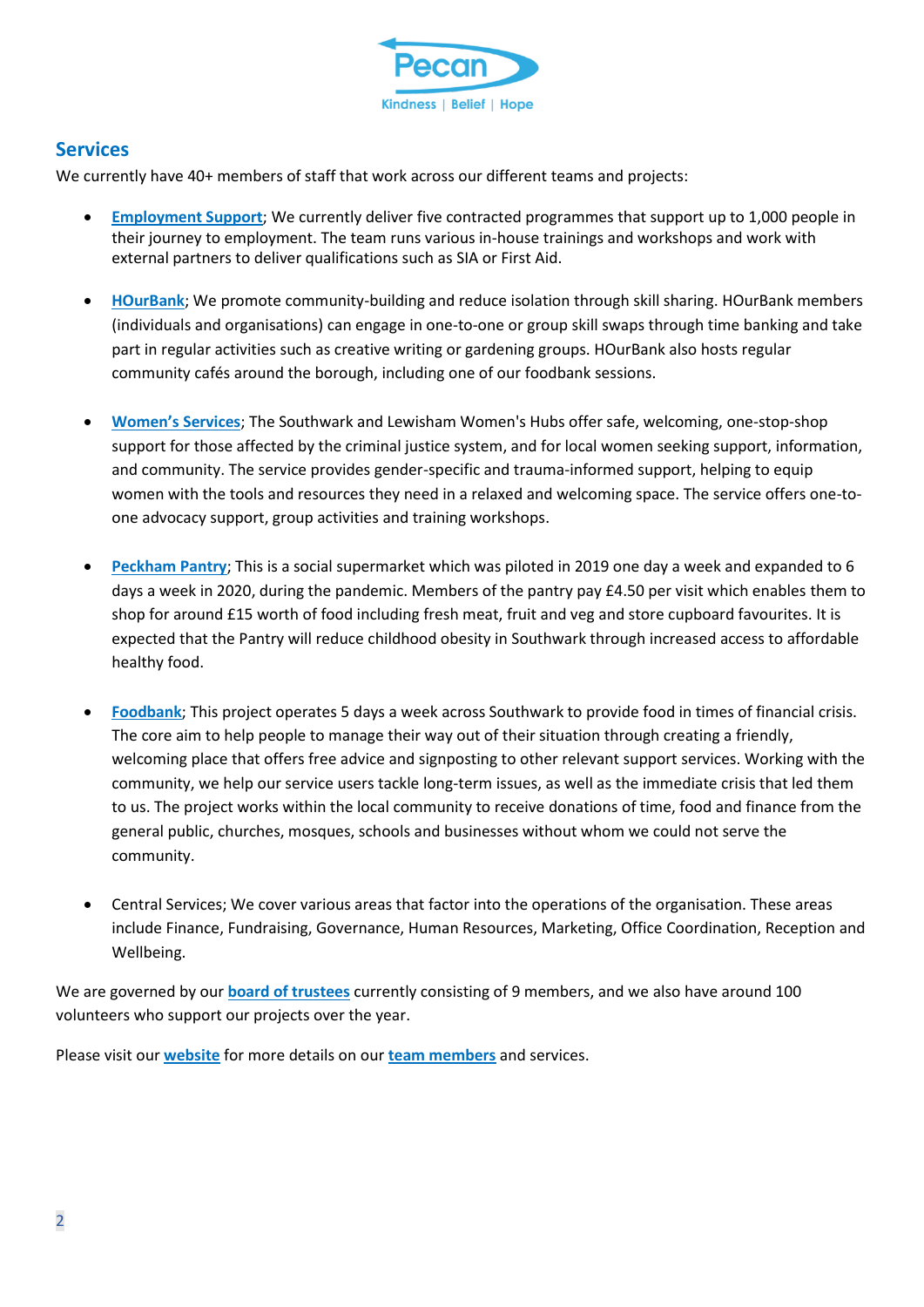

#### **Why work for Pecan**

For thirty years, Pecan has been working in the community of Southwark supporting individuals to transform their life. We now seek ambitious, collaborative people passionate about our cause to join us at this exciting time.

We are a very diverse employer and strongly welcome applications from people of all backgrounds. We offer multiple benefits including the following:

### *Flexible Working (right to request)*

- Standard 36-hour week
- Compressed hours
- Part Time
- Flexible Pattern
- Flexible Location (remote)

### *Family friendly policy*

- Enhanced Sick Pay
- Excellent work life balance
- Dependents Leave
- 30 days Annual Leave
- Maternity and Paternity Benefits
- Death in service/ Life Assurance Cover (4 times annual salary)

#### *Pension*

- Enhanced employer contribution 8%
- Option to employee increase %

#### *Learning and Development*

• Personal development actively encouraged (Internal and external training programmes/ Regular appraisal and supervision)

# *Access to an Employer Assistance Programme (EAP) vis Croner & Perkbox*

- Health Assured provides a confidential counselling service 24 hours a day, 365 days a year to Pecan employees and volunteers.
- Counsellors are members of The British Association for Counselling and Psychotherapy and are covered by their code of Ethics and Practice.
- Pecan staff have access to Medical Solutions 24/7 confidential health helpline which provides direct access to qualified GPs rather than trained nursing staff.

#### *Access to Wellbeing programmes*

- External clinical supervision sessions
- Internal wellbeing activities
- Regular prayers/reflection together
- Staff socials

#### *Access to:*

- Up to £100 contribution towards the cost of glasses
- Cost eye test
- Bike to work scheme
- Perkbox membership

### *Additional Benefits*

- Based in vibrant Peckham
- Certified Disability Confident Employer
- Supportive culture
- Accredited London Living Wage Employer
- In-house fruit and veg rota
- 4 team away days annually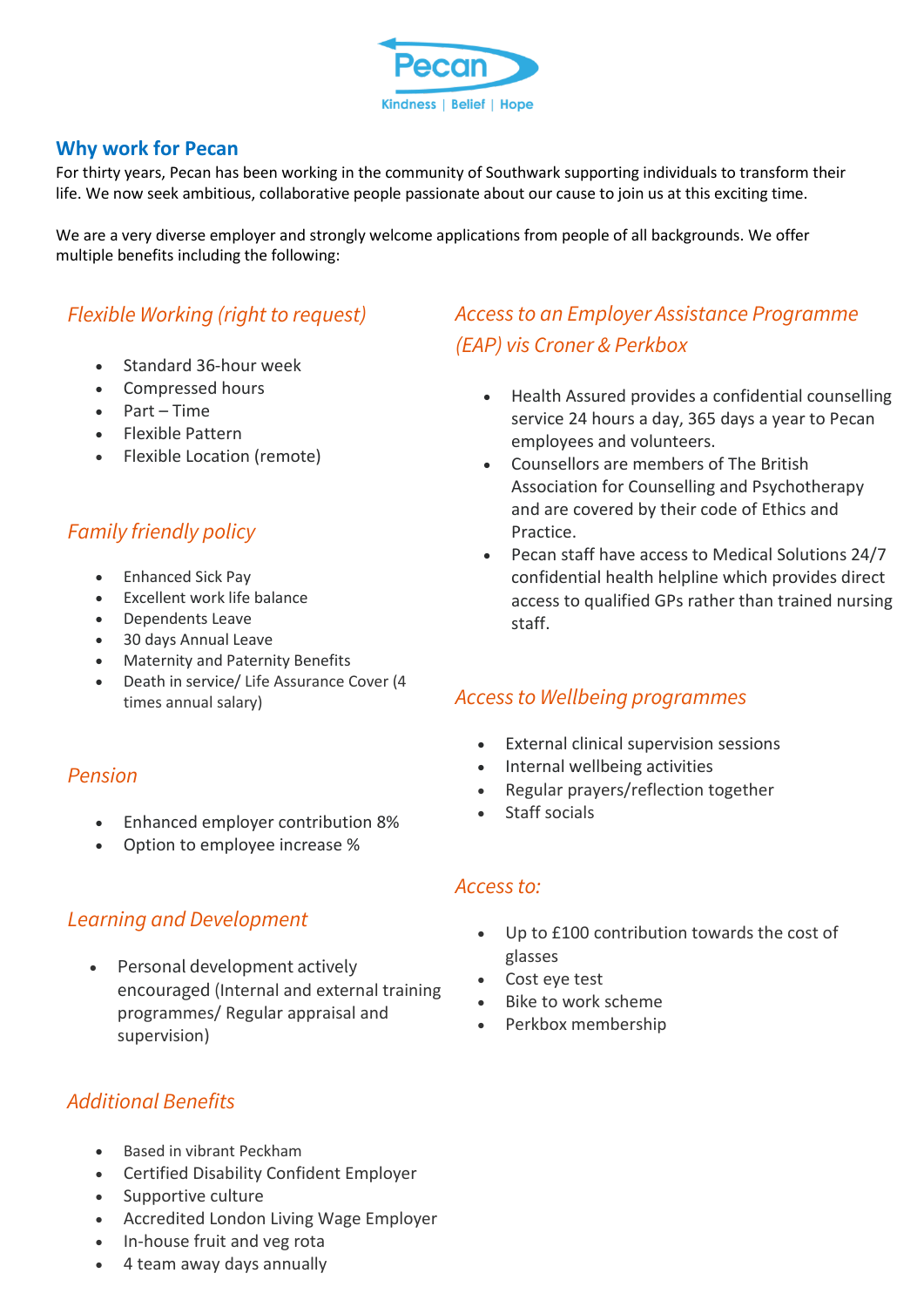

# **JOB DESCRIPTION**

| <b>Title</b>        | <b>Mental Health Advocate</b>               |  |  |  |
|---------------------|---------------------------------------------|--|--|--|
| <b>Team</b>         | Southwark & Lewisham Women's Service (SLWS) |  |  |  |
| <b>Reporting to</b> | <b>SLWS Manager</b>                         |  |  |  |
| <b>Hours</b>        | 28.8 hours per week (Part time)             |  |  |  |
| <b>Salary</b>       | £26,500-£28,500 per annum pro rata          |  |  |  |
| <b>Contract</b>     | 1-Year Fixed Term Contract                  |  |  |  |
| <b>Location</b>     | 121a Peckham High Street, SE15 5SE          |  |  |  |

### **This post is open to female applicants only as being female is deemed to be a genuine occupational requirement under Schedule 9, Paragraph 1 of the Equality Act 2010.**

### **Purpose of the Post:**

The overall aim of Pecan's Women's Service is to live out in a practical way Pecan's goal of "Transforming lives through kindness, belief, hope" by supporting the most vulnerable women in Southwark and Lewisham to take control of their lives. We offer one-to-one advocacy to women who are exiting the criminal justice system, women at risk of entering the criminal justice system, and other women at multiple disadvantages with complex needs in the boroughs of Southwark and Lewisham. Our hub spaces provide a safe space for women in the boroughs, where they can make new social connections and build their confidence through our programme of workshops.

The biggest issue faced by women at multiple disadvantages is their mental health – the women we work with lead chaotic lives, often impacted by complex trauma. Therefore, mental health is a broad issue across our entire client base.

The Mental Health Advocate role is an exciting new role aimed at breaking down barriers to mental health services for vulnerable women and improve the general wellbeing of our client base. The successful candidate will work directly with women providing 1-2-1 mental health support and advocacy; working with other organisations and institutions to increase access to appropriate mental health services; and will support campaigns and other work around women's mental health.

You will take on the highest need mental health clients, working alongside our other Women's Advocates to ensure all women can access the right mental health support. This role would suit someone with experience of working with people affected by mental health issues, understanding of common mental health issues and/or equivalent qualification in the field of mental health.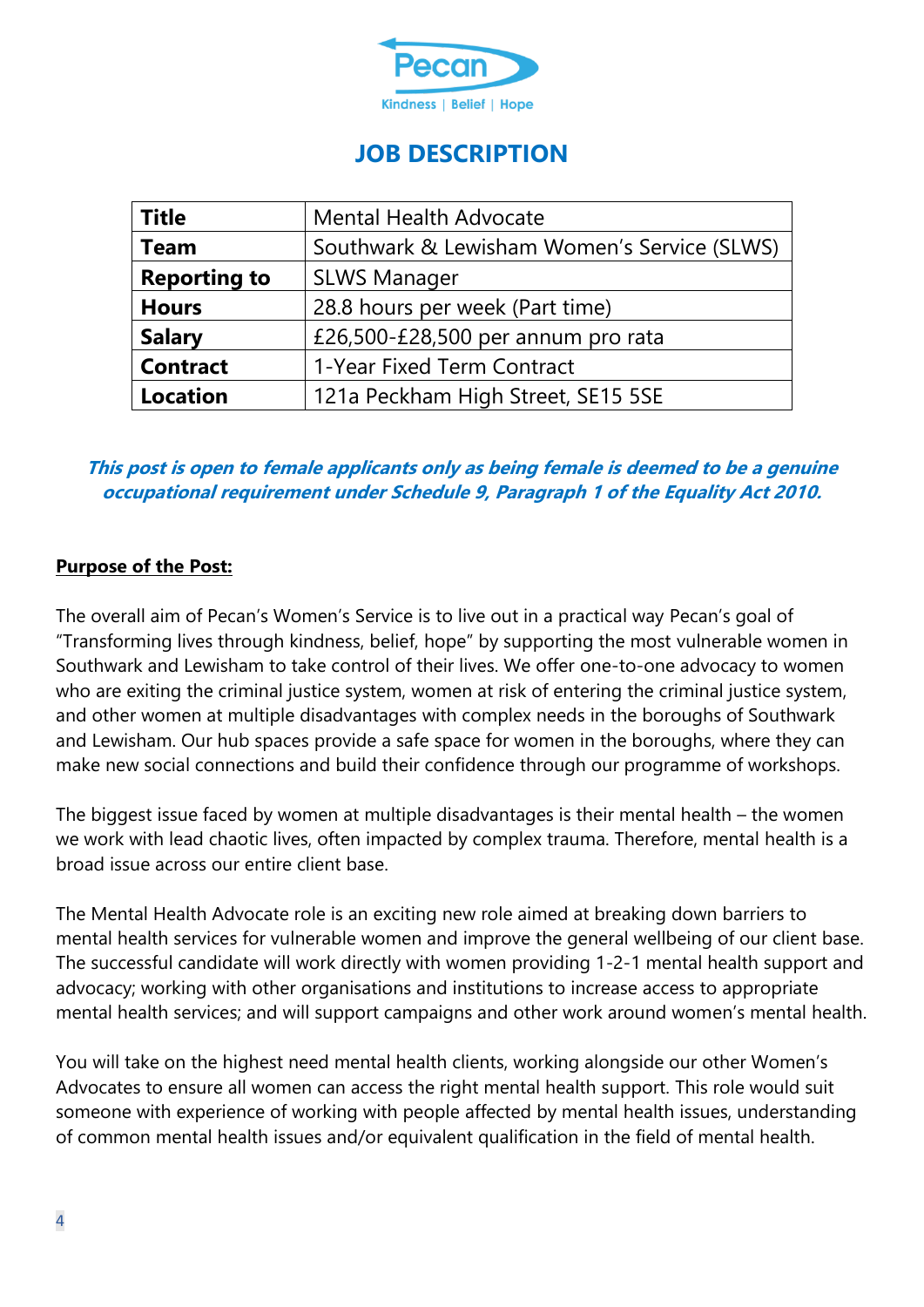

#### **Main responsibilities**

### **Client Care**

- 1. Provide advocacy, emotional and practical support to women referred to our services, with a focus on women who are high need in terms of their mental health
- 2. Undertake an initial risk and needs assessment of women to develop and record an individual support plan with service-users
- 3. Advise clients of pathways into NHS mental health support, assist clients with requesting the correct care for their needs, write referrals for clients into NHS and other mental health organisations
- 4. Advise clients of other advocates across our service as to which NHS services are available for their needs, and assist with writing mental health referrals
- 5. Host a monthly 'surgery' where hub members can consult on options for treating mental health issues and improving their wellbeing in general
- 6. Work with a collaborative multi-agency approach to supporting women, particularly with representatives from NHS services in Southeast London
- 7. Liaise with appropriate local and partnership agencies based upon the identified needs and in consultation with the client, utilising a range of different methods
- 8. Utilise communication skills and be proficient in client advocacy

#### **Partnerships and Communication**

- 1. Use a variety of strategies to communicate effectively with service-users, NHS representatives, external organisations and the general public
- 2. Be responsible for establishing and maintaining professional relationships with new partners in the NHS to make referral pathways smoother
- 3. Liaise with, and provide advice and guidance to, staff within women's centres, prisons, probation services, mental health services, substance misuse services, domestic violence services and other statutory and voluntary sector agencies with respect to the mental health needs of women offenders and women at multiple disadvantage
- 4. Establish and maintain good working relationships with other members of Pecan Women's Service staff team, including attending meetings as appropriate, actively participating, and disseminating information to colleagues
- 5. Lead on mental health related awareness raising and/or influencing campaigns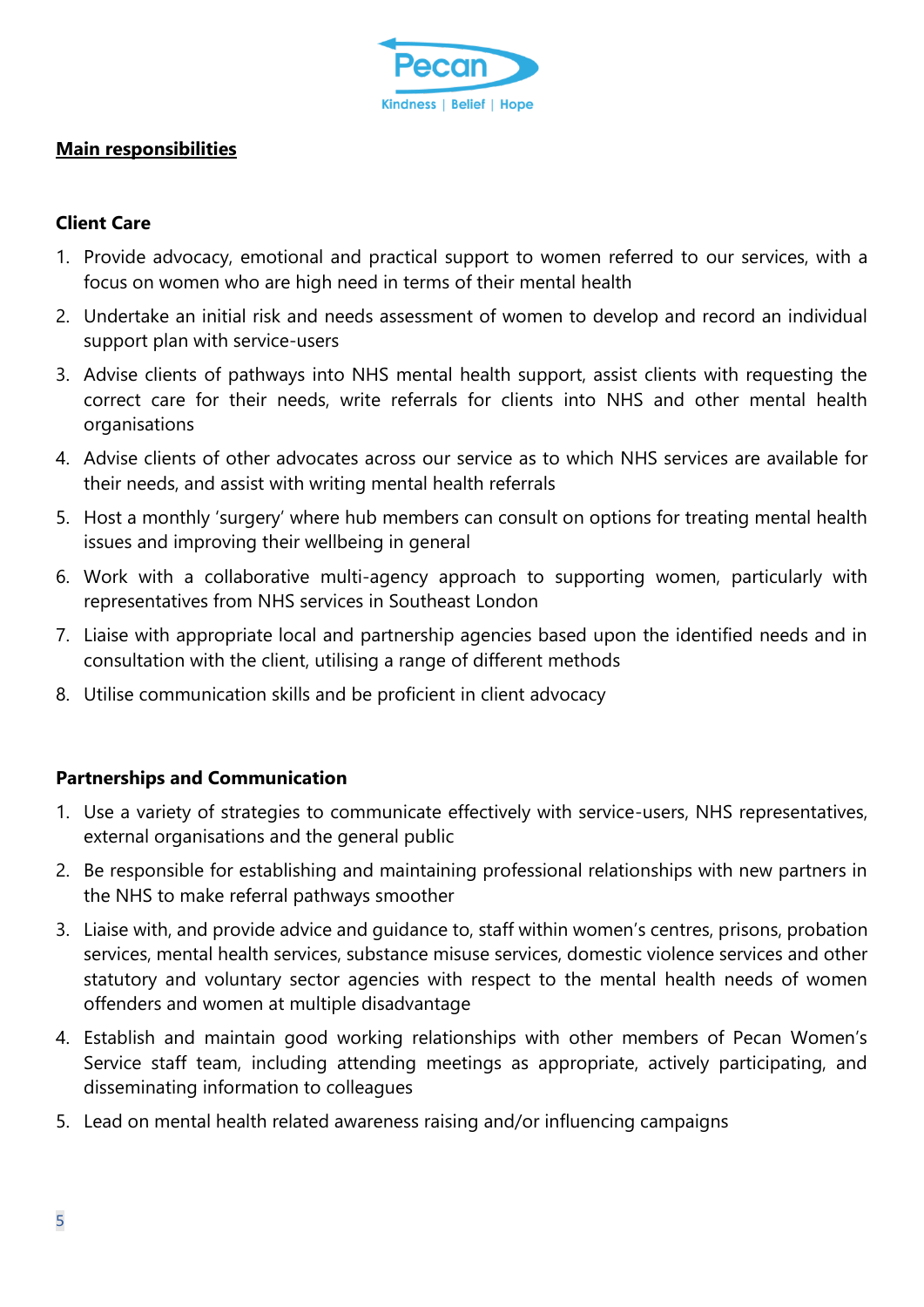

#### **Administration**

- 1. Maintain accurate, confidential service-user records of interaction, interventions, and contact details
- 2. Produce reports and evaluations, working within set deadlines
- 3. Participate in the maintaining of information on relevant referral agencies
- 4. Maintain an up-to-date knowledge and awareness of developments in public policy and legislation regarding mental health services and treatment

### **Wider organisational responsibilities**

- Attend Pecan team meetings as and when required, including meetings where there may a time of prayer and reflection.
- Read the core policies and adhere to all policies and procedures.
- Carry out other duties as agreed by the Chief Executive Officer.
- Undertake responsibilities associated with being a member of the Pecan team.
- Perform all the duties required by the post in line with Pecan's ethos and values statement, its commitment to a policy of equal opportunity and its aim of serving the community in a caring and practical manner.
- In agreement with your line manager, pursue a personal programme of learning and development to enhance your skills and performance.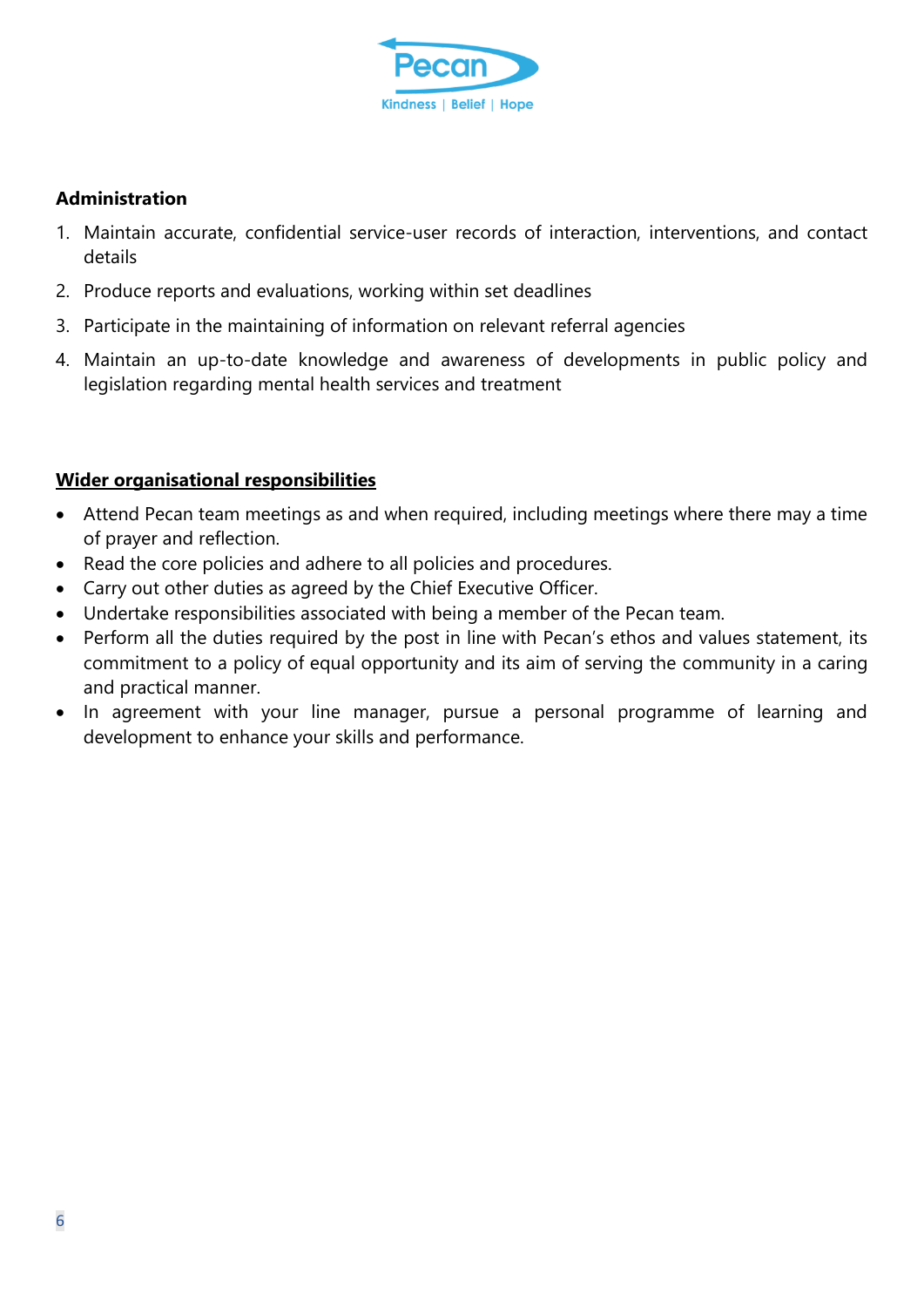

## **PERSON SPECIFICATION**

This specification will form the short-listing criteria.

| <b>Knowledge, Skills and Experience</b>                                                                          | <b>Essential</b>          | Desirable        | <b>Application</b>        | <b>Interview</b> |
|------------------------------------------------------------------------------------------------------------------|---------------------------|------------------|---------------------------|------------------|
| Experience of providing advocacy/ support/case work                                                              |                           | X                | X                         | X                |
| Thorough understanding of disadvantages specifically faced                                                       | X                         |                  | X                         | X                |
| by women and strong commitment to achieving equality for                                                         |                           |                  |                           |                  |
| women                                                                                                            |                           |                  |                           |                  |
| Excellent interpersonal skills including ability to sensitively                                                  | X                         |                  |                           | X                |
| manage issues arising with clients                                                                               |                           |                  |                           |                  |
| At least basic understanding of trauma, the most common<br>mental health conditions, and their treatment options | X                         |                  |                           | X                |
| Ability to communicate and motivate both verbally and in                                                         | X                         |                  | X                         | X                |
| written media                                                                                                    |                           |                  |                           |                  |
| Ability to work under pressure and meet deadlines, with                                                          | X                         |                  | X                         |                  |
| good attention to detail                                                                                         |                           |                  |                           |                  |
| Ability to work unsupervised and to be self-motivated                                                            | X                         |                  | X                         | X                |
| Ability to competently use a range of ICT packages                                                               | X                         |                  | X                         |                  |
| A relevant qualification                                                                                         |                           | X                |                           |                  |
| Knowledge and understanding of prison and/or probation                                                           |                           | X                |                           |                  |
| services                                                                                                         |                           |                  |                           |                  |
| Experience of working within a women's specialist service                                                        |                           | X                |                           |                  |
| Experience of working in mental health                                                                           |                           | X                |                           |                  |
| Lived experience of the issues our clients face                                                                  |                           | X                |                           |                  |
| Experience of working with disadvantaged groups                                                                  |                           | X                |                           |                  |
| Broad experience of dealing with people from a range of                                                          |                           | X                |                           |                  |
| backgrounds and cultures                                                                                         |                           |                  |                           |                  |
| Understanding of the charity sector                                                                              |                           | X                |                           |                  |
| Experience of networking and working closely with a range                                                        |                           | X                |                           |                  |
| of organisations including the NHS                                                                               |                           |                  |                           |                  |
| <b>Personal Qualities</b>                                                                                        | <b>Essential</b>          | <b>Desirable</b> | <b>Application</b>        | <b>Interview</b> |
| Commitment to the goals, ethos, values, and vision of                                                            | X                         |                  | X                         | X                |
| Pecan, including a belief in the importance of all people of                                                     |                           |                  |                           |                  |
| different backgrounds working together and respecting                                                            |                           |                  |                           |                  |
| and valuing each other's contributions<br>A strong passion for social justice                                    | X                         |                  | X                         | X                |
| Strong interpersonal skills and the understanding to work                                                        | X                         |                  |                           |                  |
| with vulnerable people                                                                                           |                           |                  |                           |                  |
| Flexible and adaptable to different areas of work at short                                                       | X                         |                  | X                         | X                |
| notice                                                                                                           |                           |                  |                           |                  |
| Ability to organise work, take responsibility and work on                                                        | X                         |                  | X                         | X                |
| own initiative                                                                                                   |                           |                  |                           |                  |
| Encouraging and resilient with a strong positive attitude                                                        | X                         |                  | X                         | X                |
| Resourceful and imaginative, bringing creativity to the role                                                     | X                         |                  |                           |                  |
| Ability to review the effectiveness of your actions and<br>learn from your mistakes                              | $\boldsymbol{\mathsf{X}}$ |                  | $\boldsymbol{\mathsf{X}}$ | X                |